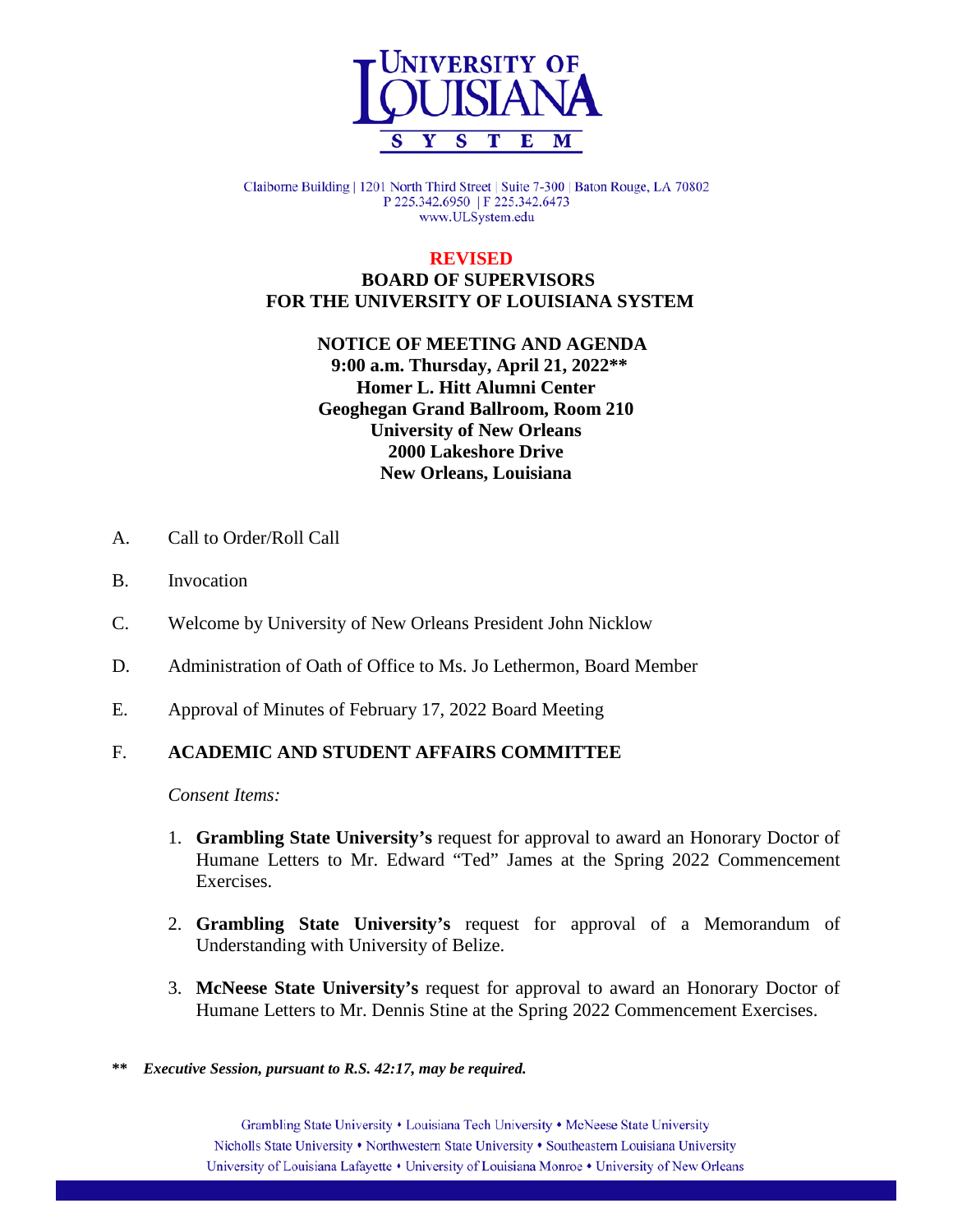- 4. **McNeese State University's** request for approval to offer a Master of Science in Clinical Mental Health Counseling.
- 5. **Northwestern State University's** request for approval to award an Honorary Doctor of Humanities to Ms. Lela Mae Wilkes at the Spring 2022 Commencement Exercises.
- 6. **Southeastern Louisiana University's** request for approval to award an Honorary Doctor of Humanities to Mr. John A. Alario, Jr. at the Spring 2022 Commencement Exercises.
- 7. **University of Louisiana at Monroe's** request for approval to establish the Institute of Gerontology Education, Research, and Training (IGERT).
- 8. Other Business

# G. **ATHLETIC COMMITTEE**

*Consent Items:*

- 1. **Northwestern State University's** request for approval of a contract with Mr. Corey Gipson, Head Men's Basketball Coach, effective March 24, 2022.
- 2. **Northwestern State University's** request for approval of contractual amendments with Ms. Anna Nimz, Head Women's Basketball Coach, effective March 25, 2022.
- 3. **Southeastern Louisiana University's** request for approval of a contract with Mr. William Narro, Head Golf Coach, effective July 1, 2022.
- 4. **Southeastern Louisiana University's** request for approval of a contract with Mr. Benjamin Gipson, Associate Men's Baseball Coach, effective July 1, 2022.
- 5. **Southeastern Louisiana University's** request for approval of a contract with Mr. Kenneth Lee, Associate Women's Basketball Coach, effective July 1, 2022.
- 6. **Southeastern Louisiana University's** request for approval of a contract with Mr. Antonio Baker, Assistant Football Coach, effective March 1, 2022.
- 7. **Southeastern Louisiana University's** request for approval of a contract with Mr. Andrew Hopp, Assistant Football Coach, effective March 1, 2022.
- 8. **Southeastern Louisiana University's** request for approval of a contract with Mr. Ross Jenkins, Assistant Football Coach, effective March 1, 2022.
- 9. **Southeastern Louisiana University's** request for approval of a contract with Mr. Delphfrine Lee, Assistant Football Coach, effective March 1, 2022.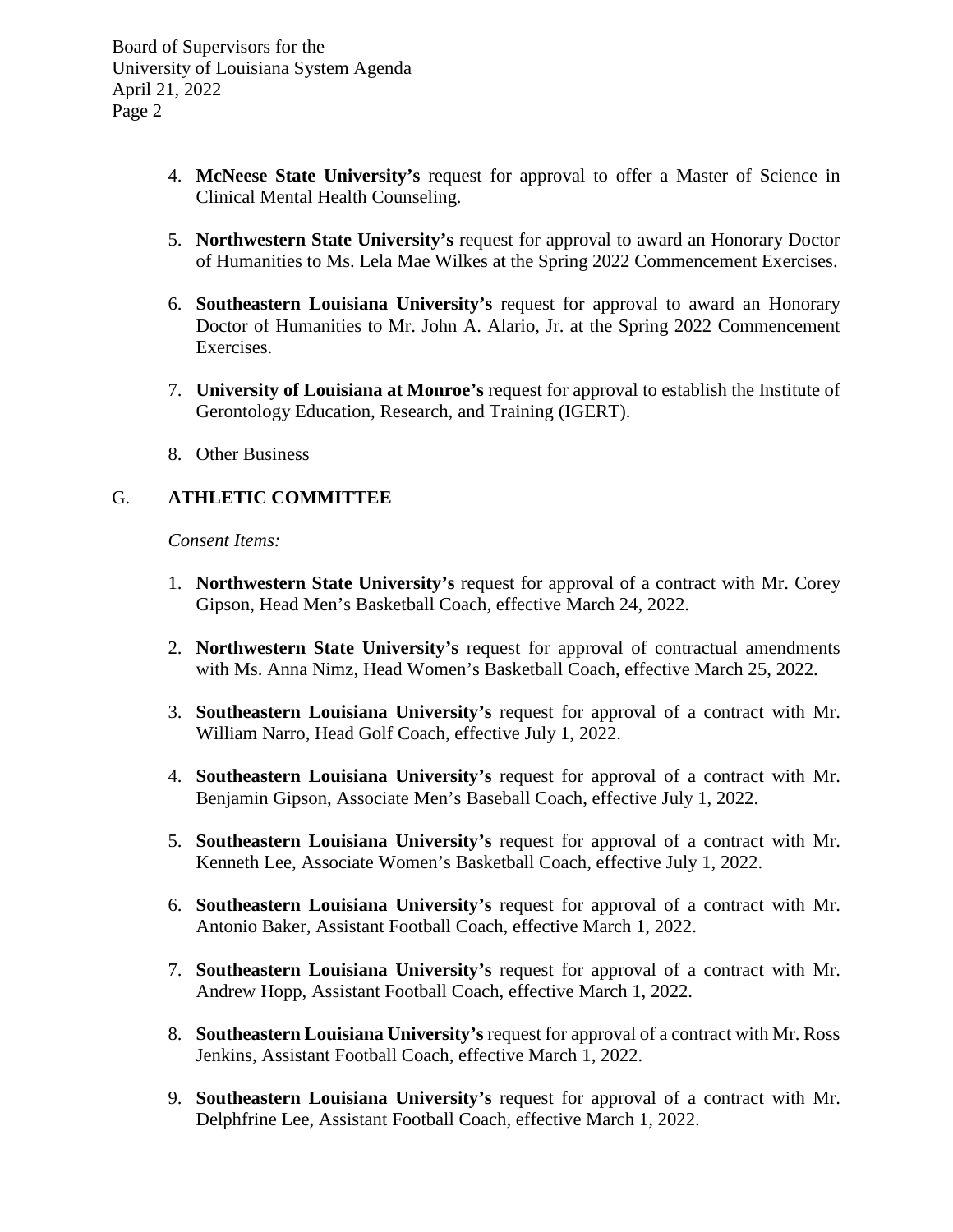- 10. **Southeastern Louisiana University's** request for approval of a contract with Mr. Albert Poree, Assistant Football Coach, effective March 1, 2022.
- 11. **Southeastern Louisiana University's** request for approval of a contract with Mr. Thomas Rinaldi, Assistant Football Coach, effective March 1, 2022.
- 12. **Southeastern Louisiana University's** request for approval of a contract with Mr. Anthony Scelfo, Assistant Football Coach, effective March 1, 2022.
- 13. **Southeastern Louisiana University's** request for approval of a contract with Mr. Greg Stevens, Assistant Football Coach/Offensive Coordinator, effective March 1, 2022.
- 14. **University of Louisiana at Lafayette's** request for approval of a contract with Mr. Christopher McBride, Head Soccer Coach, effective March 7, 2022.
- 15. **University of Louisiana at Lafayette's** request for approval of a contract with Mr. Michael Giuliani, Assistant Football Coach/Outside Linebackers, effective February 25, 2022.
- 16. **University of Louisiana at Lafayette's** request for approval of a contract with Mr. Dennis Thomas, Assistant Football Coach/Offensive Coordinator and Receivers, effective February 25, 2022.

17. Other Business

### H. **FACILITIES PLANNING COMMITTEE**

*Consent Items:*

- 1. **Nicholls State University's** request for approval to name the newly renovated Room 105 in the Ellender Memorial Library the "*Marie Falgoust Faculty Staff Club*."
- 2. **Northwestern State University's** request for approval to name an area in the A.A. Fredericks Fine Arts Building, Theatre-Dance Scene Shop the "*Phil Kidd Scene Shop*."
- 3. **Southeastern Louisiana University's** request for approval to amend its Five-Year Capital Outlay submission to include the project to construct a Nursing and Health Science Building.
- 4. **University of Louisiana at Lafayette's** request for approval to name the campus plaza near Griffin Hall after long-time Assistant Dean of Liberal Arts Carolyn Dural the "*Carolyn Dural Plaza.*"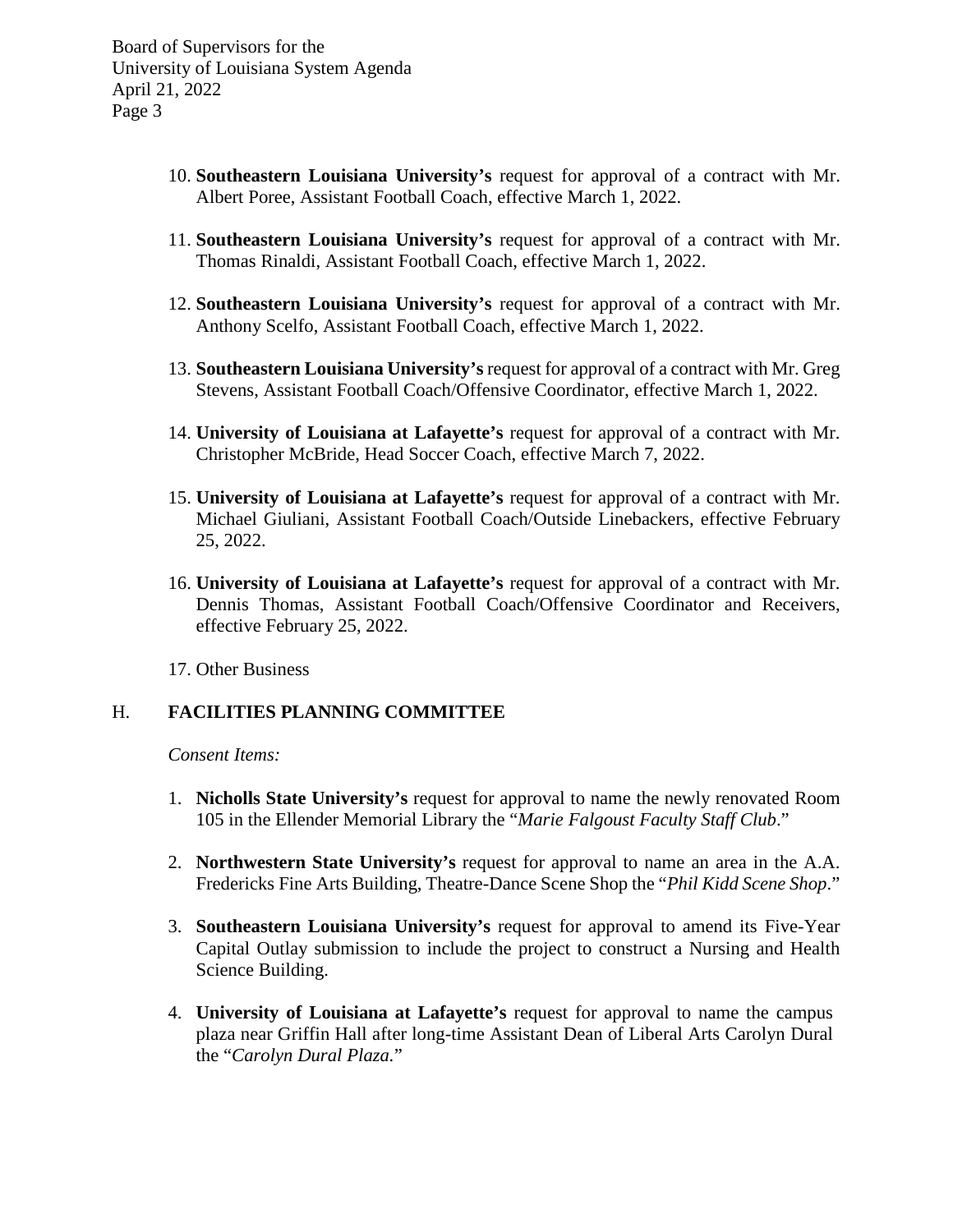- 5. **University of Louisiana at Lafayette's** request for approval of nine naming requests.
- 6. **University of Louisiana at Monroe's** request for approval to accept donation of the synthetic turf field, installed on the ULM Baseball field surface, from University of Louisiana Monroe Facilities, Inc.
- 7. **University of New Orleans'** request for approval to name the limited area of green space and adjacent patio under the front entrance of the Earl K. Long Library the "*Virginia Rosanne Amato Patio*."
- 8. Other Business

# I. **FINANCE COMMITTEE**

*Consent Items:*

- 1. **Grambling State University's** request for approval to establish the following LEQSF (8g) Endowed Professorships and Endowed Scholarships:
	- (a) Doug Williams Peyback Endowed Scholarship
	- (b) The University of Louisiana System Foundation and Diageo North America, Inc. Professorship for Women in S.T.E.M.
	- (c) The University of Louisiana System Foundation and Diageo North America, Inc. Professorship for Men in S.T.E.M.
	- (d) The Shade Room First Generation Endowed Scholarship
	- (e) Lonnie B. Smith Endowed Scholarship
	- (f) Dr. Neari F. Warner Endowed Student Scholarship
	- (g) Delta Sigma Theta-Delta Iota Endowment Scholarship
	- (h) Ben D. Johnson Endowed Scholarship Fund
	- (i) Dr. Joseph B. Johnson Kappa Alpha Psi/Gamma Psi Endowed Professorship
	- (j) Doris Moses Perseverance Scholarship
	- (k) Mr. Truitt Lowery and Mrs. Eleanor Wayne Lowery Endowed Student Scholarship
	- (l) Ruston Alumni Chapter Family of Coach James Wick's Duncan Sr. Scholarship
	- (m)SGA Centennial Campaign Endowed Scholarship
- 2. **Nicholls State University's** request for approval for the execution of supplemental leases between the Board, on behalf of the University, and NSU Facilities Corporation, in connection with the refunding or remarketing of all or a portion of the University's outstanding Series 2007B Bonds.
- 3. **Northwestern State University's** request for approval to offer a new lower fee rate for its Master of Education and Post Master's Certificate in Educational Leadership programs.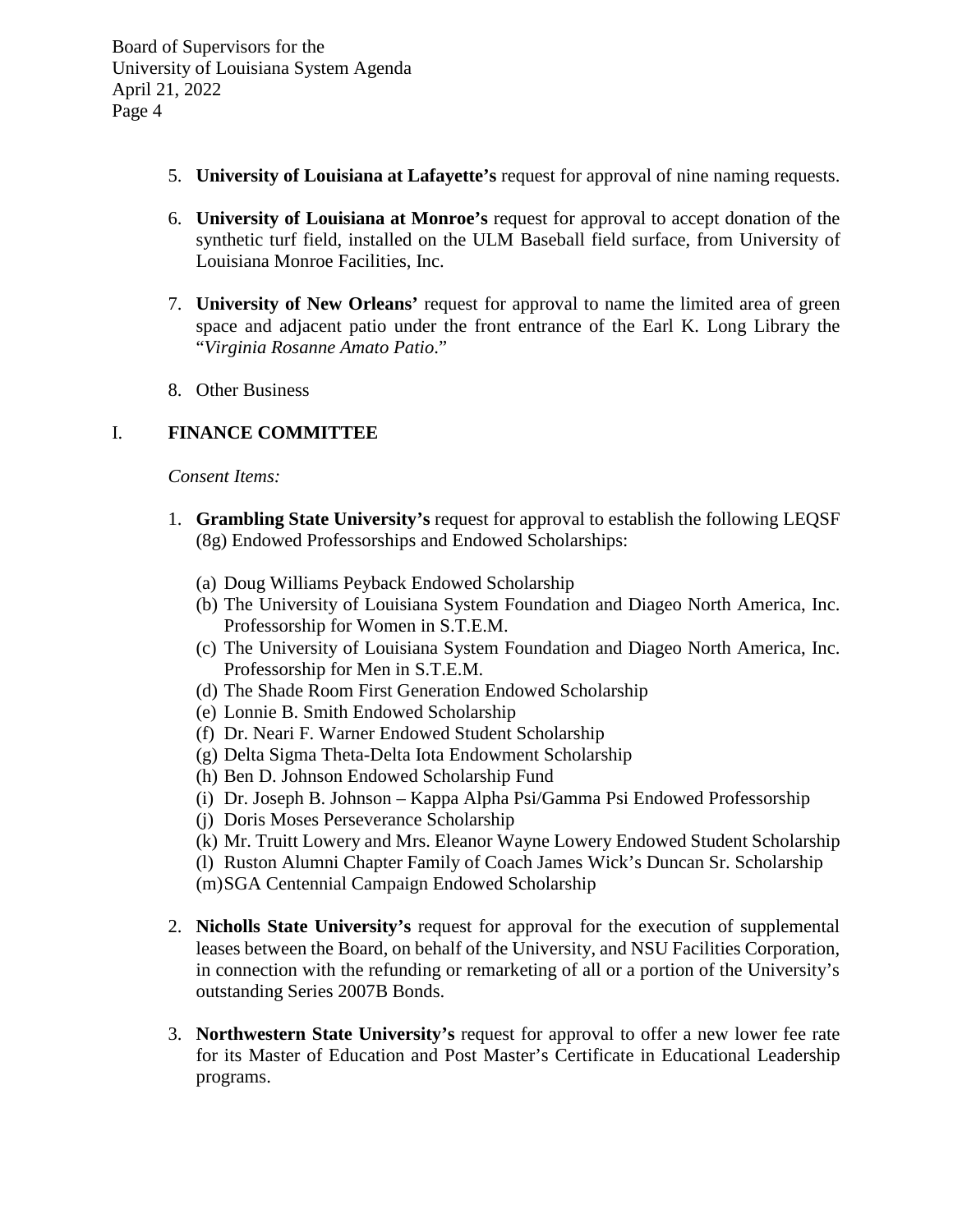- 4. **University of Louisiana at Lafayette's** request for approval to assess a tuition rate of \$416.66 per credit hour for its Master of Education in Educational Leadership program as allowed by Act 426 of the 2013 Regular Session.
- 5. **University of Louisiana at Monroe's** request for approval to charge a \$150 application fee for its Doctor of Physical Therapy Program.
- 6. **University of New Orleans'** request for approval to enter into a Cooperative Endeavor Agreement with Talaria Antibodies, Inc. for support in the preparation of proprietary custom polyclonal antibodies.
- 7. **University of Louisiana System's** recommendation to approve Campus Housing and Meal Plan Rates, Auxiliary Rates, Energy Surcharge, and Non-Governmental Charges for Academic Year 2022-23.

*Discussion/Action:*

- 8. **University of New Orleans'** request for approval to allow for a Student Referendum for a new Student Experience Fee.
- 9. **University of Louisiana System's** report on internal and external audit activity for the period of February 14 to April 17, 2022.

10. Other Business

#### J. **PERSONNEL COMMITTEE**

- 1. **McNeese State University's** request for approval to appoint Ms. Mona White as Vice President for Business Affairs effective April 1, 2022.
- 2. **McNeese State University's** request for approval to continue the appointment of Ms. Virginia Ann Warner as Interim Dean for the College of Nursing effective January 4, 2022.
- 3. **University of New Orleans'** request for approval to appoint Ms. Joanne N. Terranova as Interim Vice President for Business Affairs effective March 24, 2022.
- 4. Other Business

# K. **LEGISLATION COMMITTEE**

- 1. Update on 2022 Regular Legislative Session
- 2. Other Business